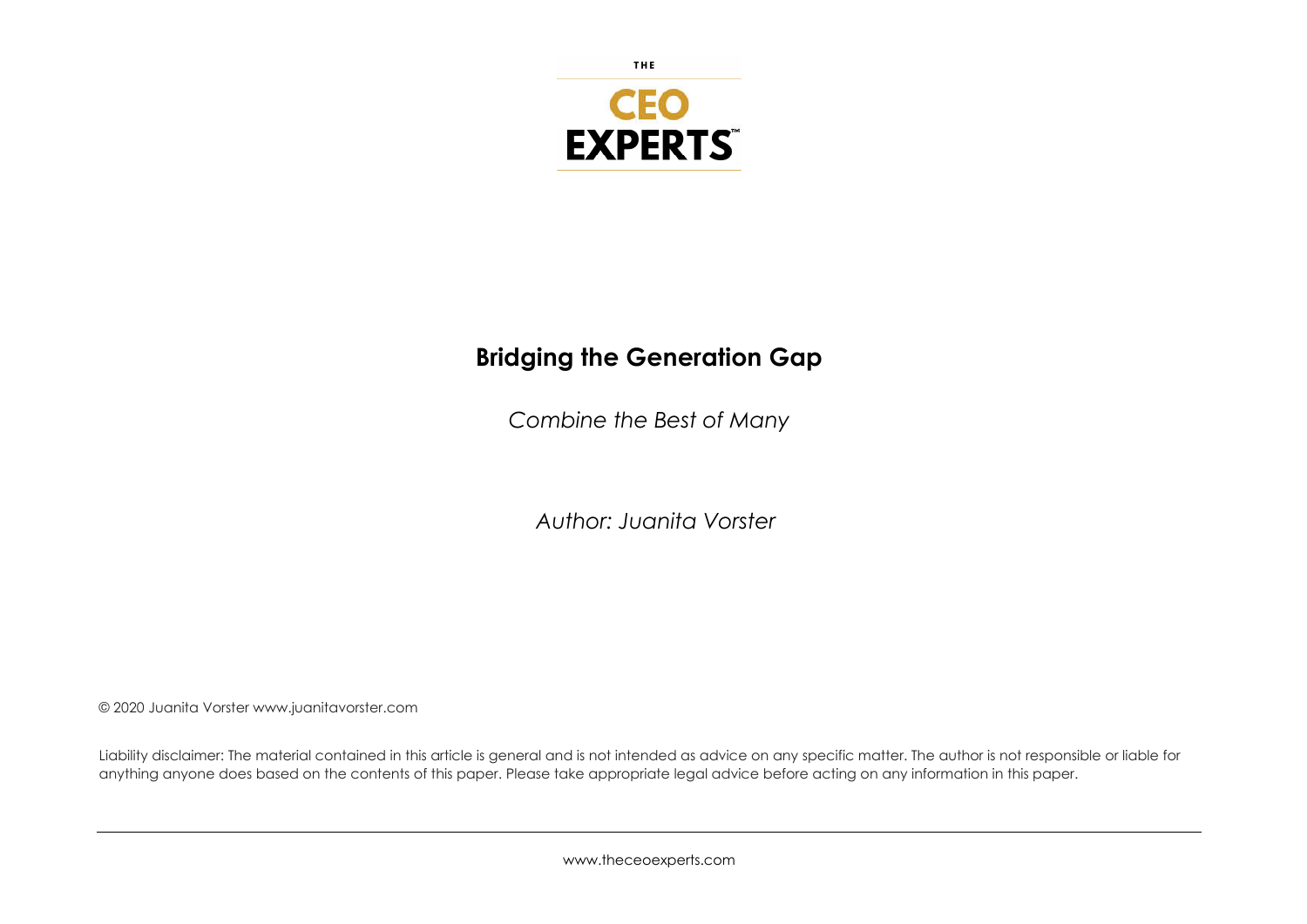Each generation has a unique perspective to bring to the table. The key is to listen, to educate yourself about where others are coming from and how they prefer to interact, and ultimately to utilise each other's strengths for the advantage of the office as whole.

Generations alone don't dictate preferences and behaviour. It's a complex interplay between generations, individual personality and experiences, and the environment in which each individual was nurtured. It is forces beyond our control that influence how we behave, what we value, how we work, and what we expect of others.

Use it as a starting point for understanding, not as a label that gives you permission to judge.

|                              | <b>Silent</b>                                                                                                                             | <b>Boomer</b>                                                                                                                                                    | <b>GenX</b>                                                                                                                                                       | <b>GenY</b>                                                                                                     | GenZ                                                                                                                         |
|------------------------------|-------------------------------------------------------------------------------------------------------------------------------------------|------------------------------------------------------------------------------------------------------------------------------------------------------------------|-------------------------------------------------------------------------------------------------------------------------------------------------------------------|-----------------------------------------------------------------------------------------------------------------|------------------------------------------------------------------------------------------------------------------------------|
| Formative<br>experiences     | World War II<br>Rationing<br>$\bullet$<br>Fixed gender roles<br>$\bullet$<br>(particularly for<br>women)<br>Nuclear families<br>$\bullet$ | Cold War<br>Post-war boom<br>Apollo moon<br>$\bullet$<br>landings<br>Woodstock<br>$\bullet$<br>Family oriented<br>$\bullet$<br>Rise of the teenager<br>$\bullet$ | • End of Cold War<br>• Fall of Berlin Wall<br>Introduction of first<br><b>PC</b><br>Early mobile devices<br>$\bullet$<br>Rising levels of<br>$\bullet$<br>divorce | 9/11 terrorist attacks<br>• PlayStation<br>• Social media<br>• Invasion of Iraq<br>• Reality TV<br>Google Earth | Economic downturn<br>Global warming<br>Mobile devices<br>Arab Spring<br>Produce own media<br>Cloud computing<br>• Wiki-leaks |
| Signature<br>product         | Automobile                                                                                                                                | <b>TV</b>                                                                                                                                                        | Personal computer                                                                                                                                                 | Smart phones and<br>tablets                                                                                     | Graphene, nano-<br>computing, 3D<br>printing, driverless cars,<br>virtual reality                                            |
| <b>Aspiration</b>            | Home ownership                                                                                                                            | Job security                                                                                                                                                     | Work-life balance                                                                                                                                                 | Freedom & flexibility                                                                                           | Security & stability                                                                                                         |
| Attitude<br>toward<br>career | Jobs are for life                                                                                                                         | Organisational-<br>careers are defined by<br>employers                                                                                                           | Early "portfolio"<br>careers - loyal to<br>profession, not<br>necessarily to<br>employer                                                                          | Digital entrepreneurs -<br>work "with"<br>organisations, not "for"                                              | Career multitaskers -<br>will move seamlessly<br>between organisations<br>and "pop-up"<br><b>businesses</b>                  |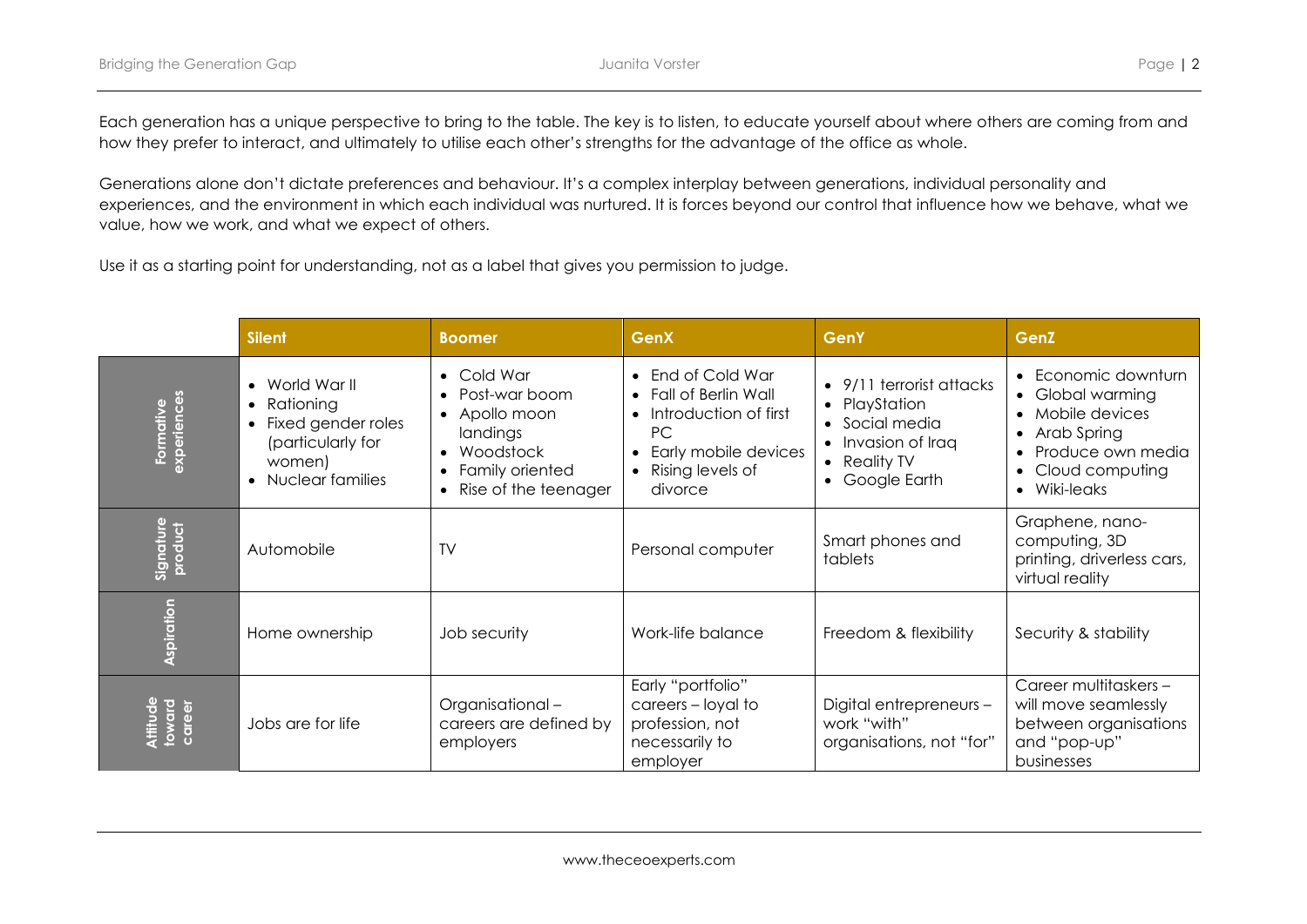|                              | <b>Silent</b>                   | <b>Boomer</b>                | <b>GenX</b>    | <b>GenY</b>                          | GenZ                                                           |
|------------------------------|---------------------------------|------------------------------|----------------|--------------------------------------|----------------------------------------------------------------|
| Work is                      | An obligation                   | An adventure                 | A challenge    | Fulfilment                           | Opportunity to<br>contribute to<br>meaningful social<br>change |
| Leader-<br>ship style        | <b>Directive</b>                | Consensual                   | No layers      | <b>NOW</b>                           | Collaborative,<br>appreciate different<br>points of view       |
| Interactive<br>style         | Individual                      | Team player                  | Entrepreneur   | Participative                        | Inclusive, celebrate<br>differences                            |
| Commu-<br>nications          | Written letter                  | Face to face or<br>telephone | Email and text | Online and mobile                    | Constant, visual,<br>realtime                                  |
| Rewards                      | Job well done                   | Money & title                | Freedom        | Meaningful work                      | Privacy and choice                                             |
| Messages<br>that<br>motivate | Your experience is<br>respected | You are valued and<br>needed | Do it your way | Work with bright,<br>creative people | You make a positive<br>difference!                             |
| Work &<br>family             | Work                            | No balance                   | <b>Balance</b> | <b>Balance</b>                       | <b>Balance</b>                                                 |

# *SOURCES USED FOR GENERATIONAL CHARACTERISTICS TABLE:*

- *http://fourhooks.com/marketing/the-generation-guide-millennials-gen-x-y-z-and-baby-boomers-art5910718593/*
- *http://www.wmfc.org/uploads/GenerationalDifferencesChart.pdf*
- *https://www.nasfaa.org/news-item/12499/Cross-Generational\_Competence\_How\_to\_Get\_Multi-Generations\_to\_Work\_Together\_Effectively\_11\_30\_am\_-\_12\_30\_pm*